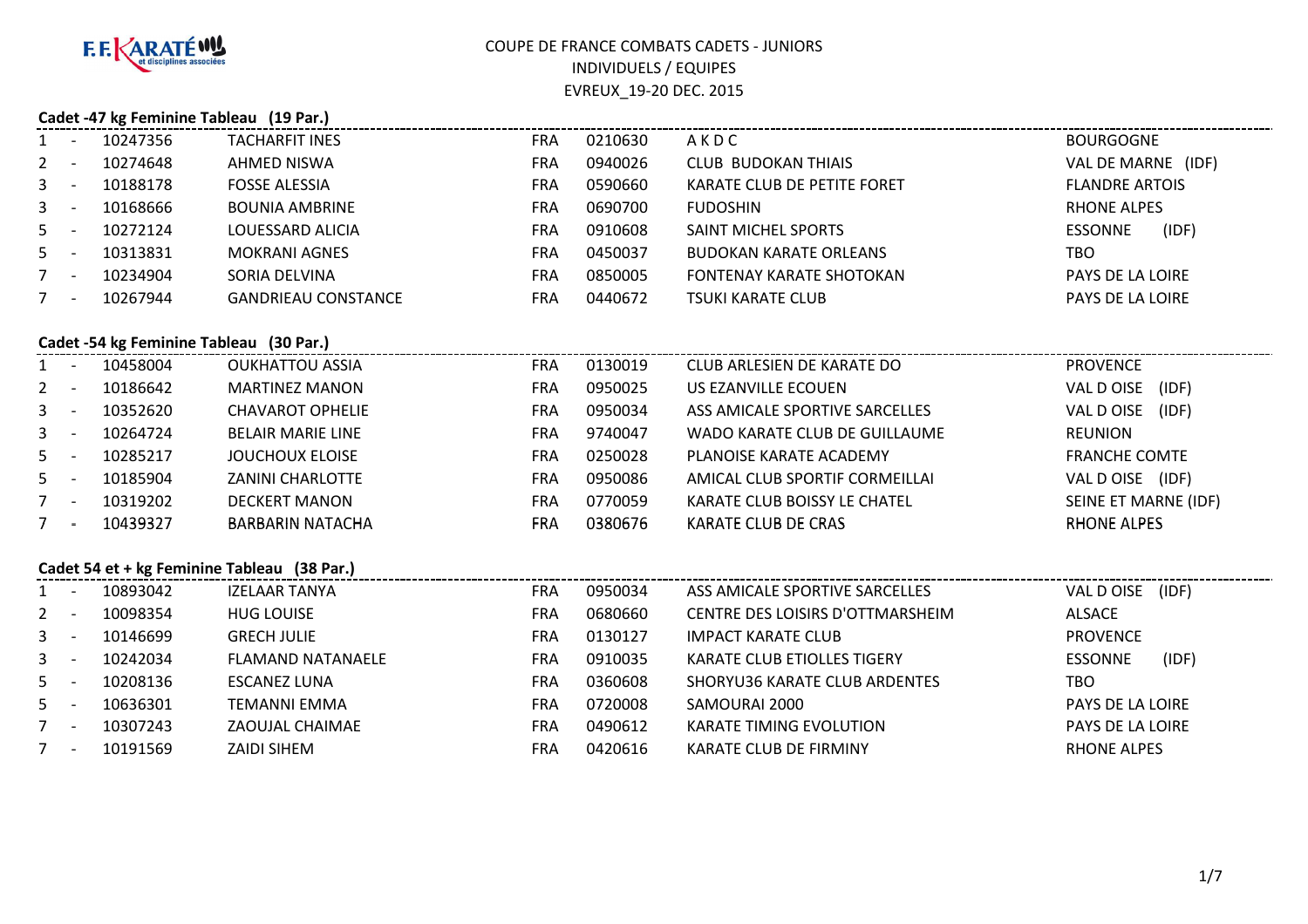

|                | Junior -48 kg Feminine Tableau (10 Par.) |                                          |                             |            |         |                                    |                         |  |  |  |
|----------------|------------------------------------------|------------------------------------------|-----------------------------|------------|---------|------------------------------------|-------------------------|--|--|--|
| $\mathbf{1}$   | $\sim$ $-$                               | 10043336                                 | <b>LOUNES SIRINE</b>        | <b>FRA</b> | 0770615 | <b>CACV KARATE</b>                 | SEINE ET MARNE (IDF)    |  |  |  |
| $\overline{2}$ | $\sim$                                   | 10365983                                 | <b>GODARD LEA</b>           | <b>FRA</b> | 0950034 | ASS AMICALE SPORTIVE SARCELLES     | VAL D OISE (IDF)        |  |  |  |
| 3              | $\sim$                                   | 10322968                                 | <b>MONEGER LEA</b>          | <b>FRA</b> | 0890015 | <b>ENTENTE SP FLORENTINOISE</b>    | <b>BOURGOGNE</b>        |  |  |  |
| 3              | $\sim$                                   | 10061003                                 | <b>SOULIER LEA</b>          | <b>FRA</b> | 0130127 | <b>IMPACT KARATE CLUB</b>          | <b>PROVENCE</b>         |  |  |  |
| 5              | $\sim$                                   | 10007325                                 | <b>VOIGNIER MORGANE</b>     | <b>FRA</b> | 0300613 | SHOTOKAN KARATE ALESIEN            | LANGUEDOC ROUSSILLON    |  |  |  |
| 5              | $\sim$                                   | 10193333                                 | LE FOULER JOHANNA           | <b>FRA</b> | 0560037 | <b>TEAM MORBIHAN KARATE</b>        | <b>BRETAGNE</b>         |  |  |  |
| $\overline{7}$ | $\sim$ $-$                               | 10376524                                 | LHOPITAULT LORLEI           | <b>FRA</b> | 0180003 | <b>FUDO SHIN KARATE DO</b>         | <b>TBO</b>              |  |  |  |
| $7 -$          |                                          | 10167095                                 | YESIL DIDEM                 | <b>FRA</b> | 0270018 | STADE PORTE NORMANDE VERNON        | <b>NORMANDIE</b>        |  |  |  |
|                |                                          |                                          |                             |            |         |                                    |                         |  |  |  |
|                |                                          | Junior -53 kg Feminine Tableau (17 Par.) |                             |            |         |                                    |                         |  |  |  |
| $\mathbf{1}$   | $\sim$ $-$                               | 10103003                                 | <b>OUIHADDADENE SABRINA</b> | <b>FRA</b> | 0720008 | SAMOURAI 2000                      | PAYS DE LA LOIRE        |  |  |  |
| $\overline{2}$ | $\sim$                                   | 10373468                                 | <b>SEGUY CHARLINE</b>       | <b>FRA</b> | 0130900 | <b>SPARTAN KOMBATS SPORTS</b>      | <b>PROVENCE</b>         |  |  |  |
| 3              | $\sim$                                   | 09604629                                 | <b>CARRERE EMMA</b>         | <b>FRA</b> | 0660038 | KATA CLUB LAURENTIN                | LANGUEDOC ROUSSILLON    |  |  |  |
| 3              | $\sim$ $-$                               | 10099302                                 | <b>BERQUET CONSTANCE</b>    | <b>FRA</b> | 0590161 | <b>KARATE CLUB MONTIGNY</b>        | <b>FLANDRE ARTOIS</b>   |  |  |  |
| 5              | $\sim$ $-$                               | 10120134                                 | <b>HEURTAULT SARA</b>       | <b>FRA</b> | 0720008 | SAMOURAI 2000                      | PAYS DE LA LOIRE        |  |  |  |
| 5              | $\sim$                                   | 10137506                                 | <b>BENTAHAR SAWSANE</b>     | <b>FRA</b> | 0770615 | <b>CACV KARATE</b>                 | SEINE ET MARNE (IDF)    |  |  |  |
| 7 <sup>7</sup> | $\sim$ $-$                               | 10191064                                 | LONGCHAL MELANIE            | <b>FRA</b> | 0210630 | AKDC                               | <b>BOURGOGNE</b>        |  |  |  |
| $7 -$          |                                          | 10689242                                 | ROUSSELET MARINE            | <b>FRA</b> | 0540062 | <b>KARATE DO LONGWY</b>            | LORRAINE                |  |  |  |
|                |                                          |                                          |                             |            |         |                                    |                         |  |  |  |
|                |                                          | Junior -59 kg Feminine Tableau (21 Par.) |                             |            |         |                                    |                         |  |  |  |
| $1 -$          |                                          | 10226816                                 | PHILIPPE GWENDOLINE         | <b>FRA</b> | 0720008 | SAMOURAI 2000                      | PAYS DE LA LOIRE        |  |  |  |
| $\overline{2}$ | $\sim$ $-$                               | 10256118                                 | <b>MAHJOUB KENZA</b>        | <b>FRA</b> | 0940026 | <b>CLUB BUDOKAN THIAIS</b>         | VAL DE MARNE (IDF)      |  |  |  |
| 3              | $\sim$                                   | 10114088                                 | <b>JANAC SONIA</b>          | <b>FRA</b> | 9740060 | KARATE CLUB DE STE ROSE            | <b>REUNION</b>          |  |  |  |
| 3              | $\sim$                                   | 09591487                                 | <b>GOTHUEY LEA</b>          | <b>FRA</b> | 0690077 | SEN NO SEN KARATE VENISSIEUX       | <b>RHONE ALPES</b>      |  |  |  |
| 5              | $\sim$ $-$                               | 10138377                                 | PORQUET LAURYNE             | <b>FRA</b> | 0250635 | CLUB SAUVEGARDE DE BESANCON        | <b>FRANCHE COMTE</b>    |  |  |  |
| 5.             | $\sim$                                   | 10027147                                 | <b>GILLES LUANA</b>         | <b>FRA</b> | 0270018 | STADE PORTE NORMANDE VERNON        | <b>NORMANDIE</b>        |  |  |  |
| $7 -$          |                                          | 10237627                                 | <b>BONNIN JEANNE</b>        | <b>FRA</b> | 0910035 | <b>KARATE CLUB ETIOLLES TIGERY</b> | <b>ESSONNE</b><br>(IDF) |  |  |  |
| $7 -$          |                                          | 10193590                                 | <b>FATH FIONA</b>           | <b>FRA</b> | 0440034 | <b>KARATE TAI PORNICHETIN</b>      | PAYS DE LA LOIRE        |  |  |  |
|                |                                          |                                          |                             |            |         |                                    |                         |  |  |  |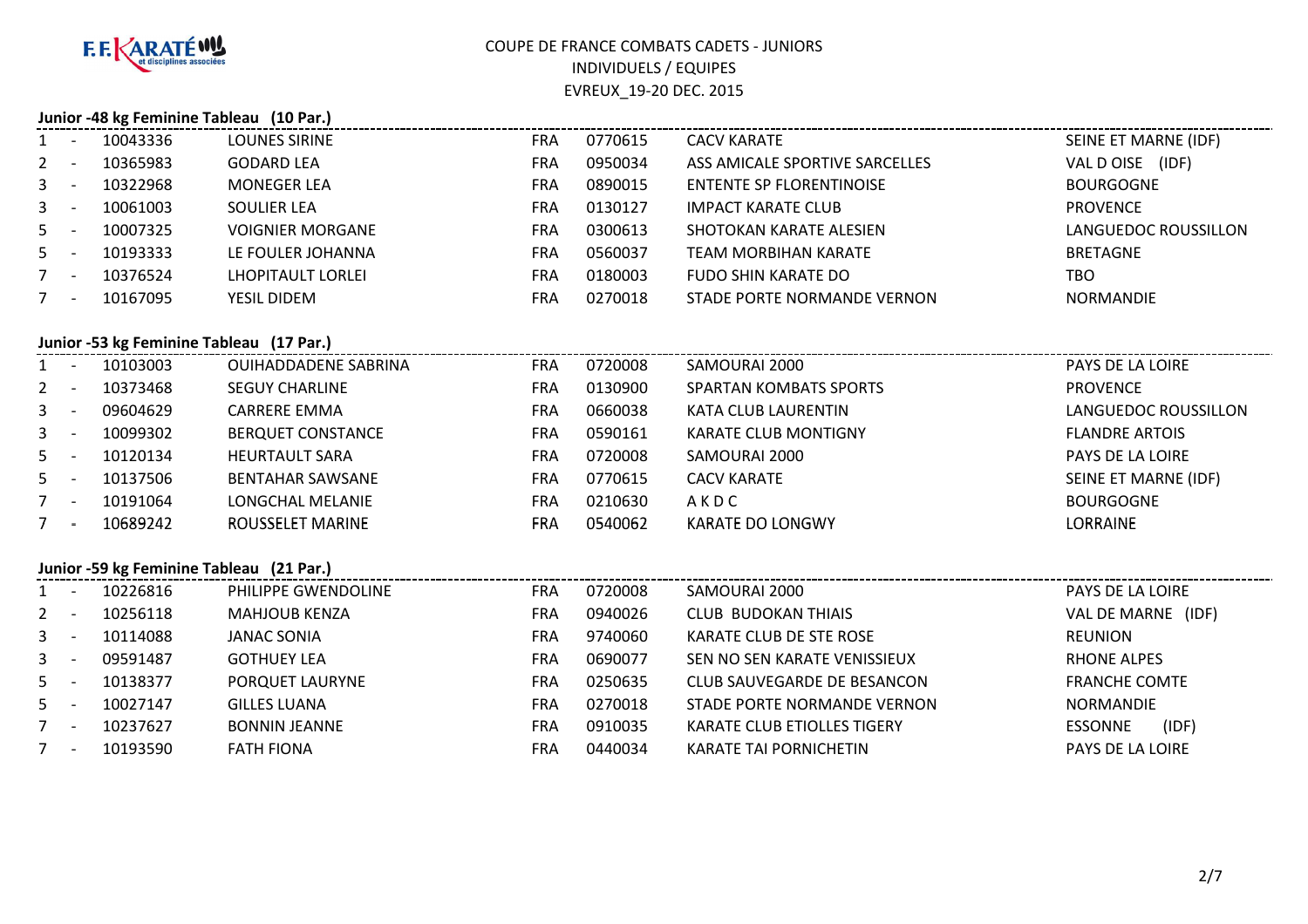

#### **Junior 59 et + kg Feminine Tableau (26 Par.)**

|                                         | $\sim$                                  | 10299073     | AVAZERI LEA             | <b>FRA</b> | 0130704 | <b>FULL KARATE ACADEMIE</b>         | <b>PROVENCE</b>       |  |  |
|-----------------------------------------|-----------------------------------------|--------------|-------------------------|------------|---------|-------------------------------------|-----------------------|--|--|
| 2                                       | $\sim$ $-$                              | 10294593     | MEGHICHE ZOULIKHA       | <b>FRA</b> | 0590194 | KARATE CLUB DE CONDE                | <b>FLANDRE ARTOIS</b> |  |  |
| 3                                       | $\sim$ $-$                              | 09550111     | <b>TAVERNIER CHLOE</b>  | <b>FRA</b> | 0590080 | UNION SPORTIVE KARATE DENAIN        | <b>FLANDRE ARTOIS</b> |  |  |
| 3                                       | $\sim$ $-$                              | 09600889     | <b>DABBADIE CECILE</b>  | <b>FRA</b> | 0770615 | <b>CACV KARATE</b>                  | SEINE ET MARNE (IDF)  |  |  |
| 5                                       | $\sim$ $-$                              | 10582219     | <b>ZUCKER LAURA</b>     | <b>FRA</b> | 0540018 | <b>COS VILLERS KARATE</b>           | <b>LORRAINE</b>       |  |  |
| 5                                       | $\sim$ $-$                              | 09579195     | DAVASSE ALEXYANE        | <b>FRA</b> | 0330106 | <b>DOJO LANTONNAIS</b>              | <b>AQUITAINE</b>      |  |  |
| $7 -$                                   |                                         | 10884794     | <b>KOITA RACHEL</b>     | <b>FRA</b> | 0950608 | <b>GONESSE KARATE CLUB</b>          | VAL D OISE (IDF)      |  |  |
| $7 -$                                   |                                         | 10024699     | <b>BARKA ANAIS</b>      | <b>FRA</b> | 0270004 | SAINT MARCEL KARATE                 | <b>NORMANDIE</b>      |  |  |
| Cadet -52 kg Masculin Tableau (38 Par.) |                                         |              |                         |            |         |                                     |                       |  |  |
|                                         |                                         | 1 - 10234778 | <b>BOISSERON MILTON</b> | FRA        | 0950034 | ASS AMICALE SPORTIVE SARCELLES      | VAL D OISE (IDF)      |  |  |
| $2 -$                                   |                                         | 10182272     | LOUGHLIMI MEHDI         | FRA        | 0540062 | KARATE DO LONGWY                    | LORRAINE              |  |  |
| 3                                       | $\sim$ $-$                              | 10170936     | EL YAZIDI BILAL         | <b>FRA</b> | 0950034 | ASS AMICALE SPORTIVE SARCELLES      | VAL D OISE (IDF)      |  |  |
| 3                                       | $\sim$ $-$                              | 10061004     | SOULIER REMI            | <b>FRA</b> | 0130127 | <b>IMPACT KARATE CLUB</b>           | <b>PROVENCE</b>       |  |  |
| 5                                       | $\sim$ $-$                              | 10561523     | <b>BERTHON ENZO</b>     | <b>FRA</b> | 0130900 | <b>SPARTAN KOMBATS SPORTS</b>       | <b>PROVENCE</b>       |  |  |
| $5 -$                                   |                                         | 10208125     | <b>BOURGUES ADRIEN</b>  | <b>FRA</b> | 0300629 | A K A VILLENEUVE LES ANGLES         | LANGUEDOC ROUSSILLON  |  |  |
| $7 -$                                   |                                         | 10260992     | <b>TOUATI ADNANE</b>    | <b>FRA</b> | 0690710 | <b>SHOGUN HAGA CLUB GIVORS</b>      | <b>RHONE ALPES</b>    |  |  |
| $7 -$                                   |                                         | 10465887     | <b>BENHAMZA SKANDER</b> | <b>FRA</b> | 0950681 | ATHLETIC KARATE ARNOUVILLE          | VAL D OISE (IDF)      |  |  |
|                                         | Cadet -57 kg Masculin Tableau (39 Par.) |              |                         |            |         |                                     |                       |  |  |
|                                         |                                         | 1 - 10109525 | <b>FALORNI CORENTIN</b> | <b>FRA</b> | 0020038 | KARATE CLUB SAINT QUENTINOIS        | <b>PICARDIE</b>       |  |  |
| 2                                       | $\sim$ $-$                              | 10260413     | <b>GALLICHER DAVY</b>   | <b>FRA</b> | 0330106 | <b>DOJO LANTONNAIS</b>              | <b>AQUITAINE</b>      |  |  |
| 3                                       | $\sim$ $-$                              | 10134534     | <b>BRAJOU MATHIEU</b>   | <b>FRA</b> | 0890015 | <b>ENTENTE SP FLORENTINOISE</b>     | <b>BOURGOGNE</b>      |  |  |
| 3                                       | $\sim$ $-$                              | 10112375     | LAMOTTE YANIS           | <b>FRA</b> | 0210630 | AKDC                                | <b>BOURGOGNE</b>      |  |  |
| 5                                       | $\sim$ $-$                              | 10369777     | AMADOS YOAN             | <b>FRA</b> | 0060072 | <b>BOXING KARATE MENTON</b>         | <b>COTE D AZUR</b>    |  |  |
| $5 - 5$                                 |                                         | 10193306     | <b>DEGLAIRE GABRIEL</b> | <b>FRA</b> | 0830088 | SAMOURAI 83 TOULON                  | <b>COTE D AZUR</b>    |  |  |
| $7 -$                                   |                                         | 10668798     | <b>JANSON SEBASTIEN</b> | <b>FRA</b> | 0540013 | U SP LITT MONT ST MARTIN SEC KARATE | <b>LORRAINE</b>       |  |  |
| $7 -$                                   |                                         | 10312376     | LECOURT MAXIME          | <b>FRA</b> | 0450037 | <b>BUDOKAN KARATE ORLEANS</b>       | <b>TBO</b>            |  |  |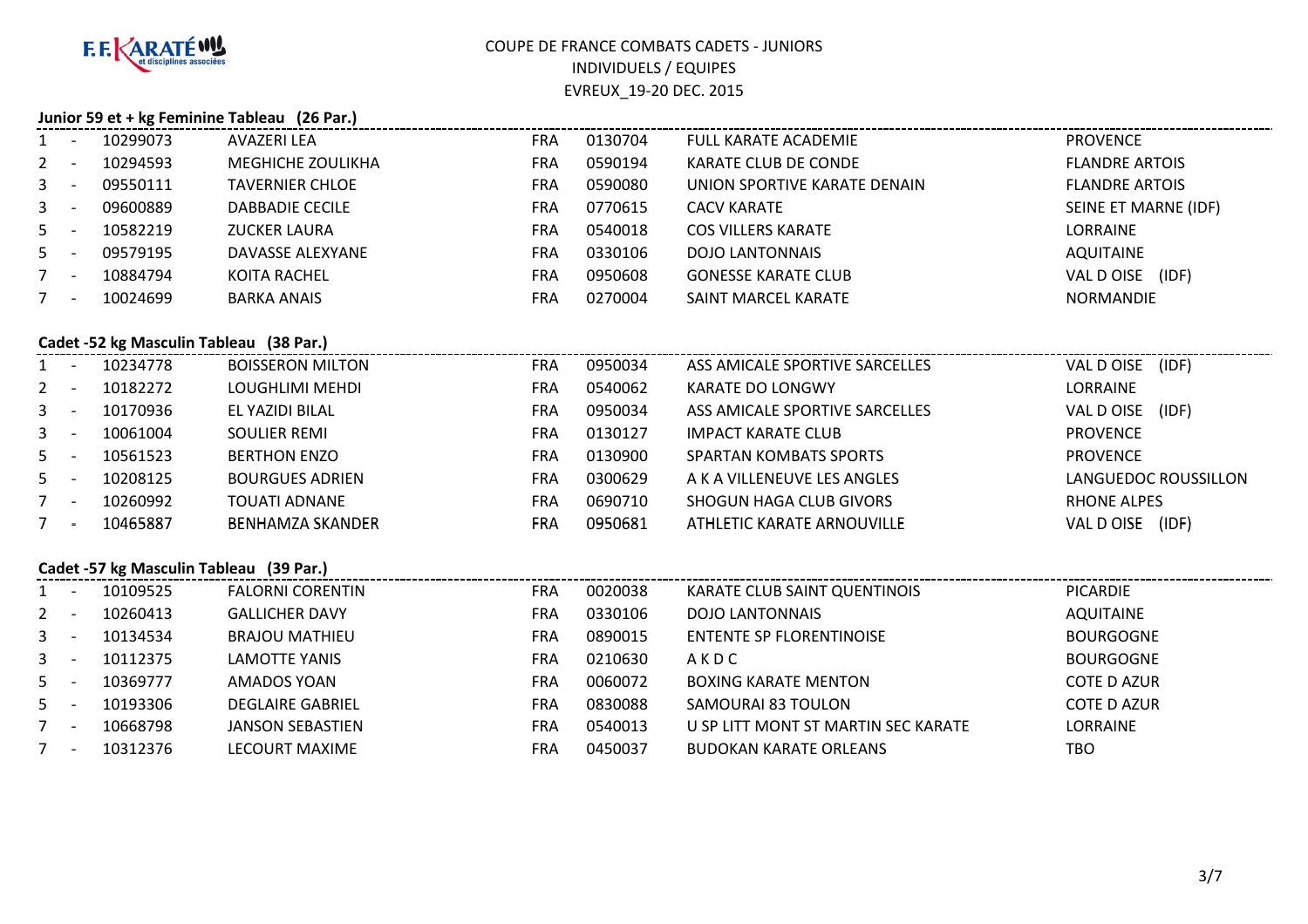

#### **Cadet -63 kg Masculin Tableau (34 Par.)**

|                                         |                                             | 10278559     | SALMI YOUNESSE                      | FRA        | 0950608 | <b>GONESSE KARATE CLUB</b>      | VAL D OISE (IDF)     |  |  |
|-----------------------------------------|---------------------------------------------|--------------|-------------------------------------|------------|---------|---------------------------------|----------------------|--|--|
|                                         | $2 - 1$                                     | 10249031     | HUMBERT JIMMY                       | <b>FRA</b> | 0460022 | SHIZENDO KARATE DO              | <b>MIDI PYRENEES</b> |  |  |
|                                         | $3 - 1$                                     | 10229230     | <b>CIZO KILIAN</b>                  | <b>FRA</b> | 0770667 | KARATE SHOTOKAN MARY SUR MARNE  | SEINE ET MARNE (IDF) |  |  |
|                                         | $3 - -$                                     | 10146477     | <b>BRITO FRANCK</b>                 | <b>FRA</b> | 0940026 | <b>CLUB BUDOKAN THIAIS</b>      | VAL DE MARNE (IDF)   |  |  |
|                                         | $5 - 1$                                     | 10116593     | <b>CALOGINE MATTHIEU</b>            | <b>FRA</b> | 0770059 | KARATE CLUB BOISSY LE CHATEL    | SEINE ET MARNE (IDF) |  |  |
|                                         | $5 - 1$                                     | 10122410     | ABDESSELEM RAYBAK                   | <b>FRA</b> | 0130019 | CLUB ARLESIEN DE KARATE DO      | <b>PROVENCE</b>      |  |  |
|                                         | $7 -$                                       | 10376184     | <b>VABRE IMAD DINE</b>              | <b>FRA</b> | 0850005 | <b>FONTENAY KARATE SHOTOKAN</b> | PAYS DE LA LOIRE     |  |  |
|                                         | $7 -$                                       | 10261054     | <b>AUDUGET ROMAN</b>                | <b>FRA</b> | 0770059 | KARATE CLUB BOISSY LE CHATEL    | SEINE ET MARNE (IDF) |  |  |
| Cadet -70 kg Masculin Tableau (24 Par.) |                                             |              |                                     |            |         |                                 |                      |  |  |
|                                         |                                             | 1 - 10536376 | <b>BOUYSSONIE ANTHONY</b>           | FRA        | 0950034 | ASS AMICALE SPORTIVE SARCELLES  | VAL D OISE (IDF)     |  |  |
|                                         |                                             | 2 - 10386938 | <b>HONORE JERALD</b>                | <b>FRA</b> | 9710017 | SANGOSHO                        | <b>GUADELOUPE</b>    |  |  |
|                                         |                                             | 3 - 10221279 | <b>CORANSON BEAUDU MARC ANTHONY</b> | FRA        | 9720617 | INTERN K CL DUCOS MARTINIQUE    | <b>MARTINIQUE</b>    |  |  |
|                                         | $3 - 1$                                     | 10373958     | OSCENDA AYI AYMERIC                 | <b>FRA</b> | 0540062 | <b>KARATE DO LONGWY</b>         | LORRAINE             |  |  |
|                                         | $5 -$                                       | 10826978     | PIETU FLORIAN                       | <b>FRA</b> | 0450007 | S M O C KARATE ST JEAN DE BRAY  | TBO                  |  |  |
|                                         | $5 - -$                                     | 10375429     | <b>JUVET NATHAN</b>                 | <b>FRA</b> | 0910035 | KARATE CLUB ETIOLLES TIGERY     | ESSONNE<br>(IDF)     |  |  |
|                                         | $7 -$                                       | 10603629     | SHAEIB YASSINE                      | FRA        | 0940611 | K O S VILLENEUVE                | VAL DE MARNE (IDF)   |  |  |
|                                         | $7 -$                                       | 10446516     | HADJADJ PAUL                        | <b>FRA</b> | 0270004 | SAINT MARCEL KARATE             | NORMANDIE            |  |  |
|                                         | Cadet 70 et + kg Masculin Tableau (13 Par.) |              |                                     |            |         |                                 |                      |  |  |
|                                         |                                             | 1 - 10425563 | <b>JOLY YAEL</b>                    | <b>FRA</b> | 0940026 | <b>CLUB BUDOKAN THIAIS</b>      | VAL DE MARNE (IDF)   |  |  |
|                                         | $2 -$                                       | 10534666     | <b>GUILLOT KEVIN</b>                | <b>FRA</b> | 0300613 | SHOTOKAN KARATE ALESIEN         | LANGUEDOC ROUSSILLON |  |  |
|                                         | $3 - 1$                                     | 10435213     | <b>AKGUN SAMET</b>                  | <b>FRA</b> | 0570618 | KARATE DO SARRALBE              | LORRAINE             |  |  |
|                                         | $3 - 1$                                     | 10149165     | DELOUARD BAPTISTE                   | FRA        | 0560037 | <b>TEAM MORBIHAN KARATE</b>     | <b>BRETAGNE</b>      |  |  |
|                                         | $5 -$                                       | 10240242     | <b>LOISON CORENTIN</b>              | <b>FRA</b> | 0270025 | ASS SPORT BRETOLIENNE SEC KA    | NORMANDIE            |  |  |
|                                         | $5 -$                                       | 10234191     | <b>CHENUDET ROMAIN</b>              | <b>FRA</b> | 0330003 | ECOLE KARATE DO GRADIGNAN       | AQUITAINE            |  |  |
|                                         | $7 -$                                       | 10219276     | <b>DERIC NOLAN</b>                  | <b>FRA</b> | 0950681 | ATHLETIC KARATE ARNOUVILLE      | VAL D OISE (IDF)     |  |  |
|                                         |                                             | 7 - 10239851 | <b>STEILER PIERRE</b>               | <b>FRA</b> | 0570618 | KARATE DO SARRALBE              | LORRAINE             |  |  |
|                                         |                                             |              |                                     |            |         |                                 |                      |  |  |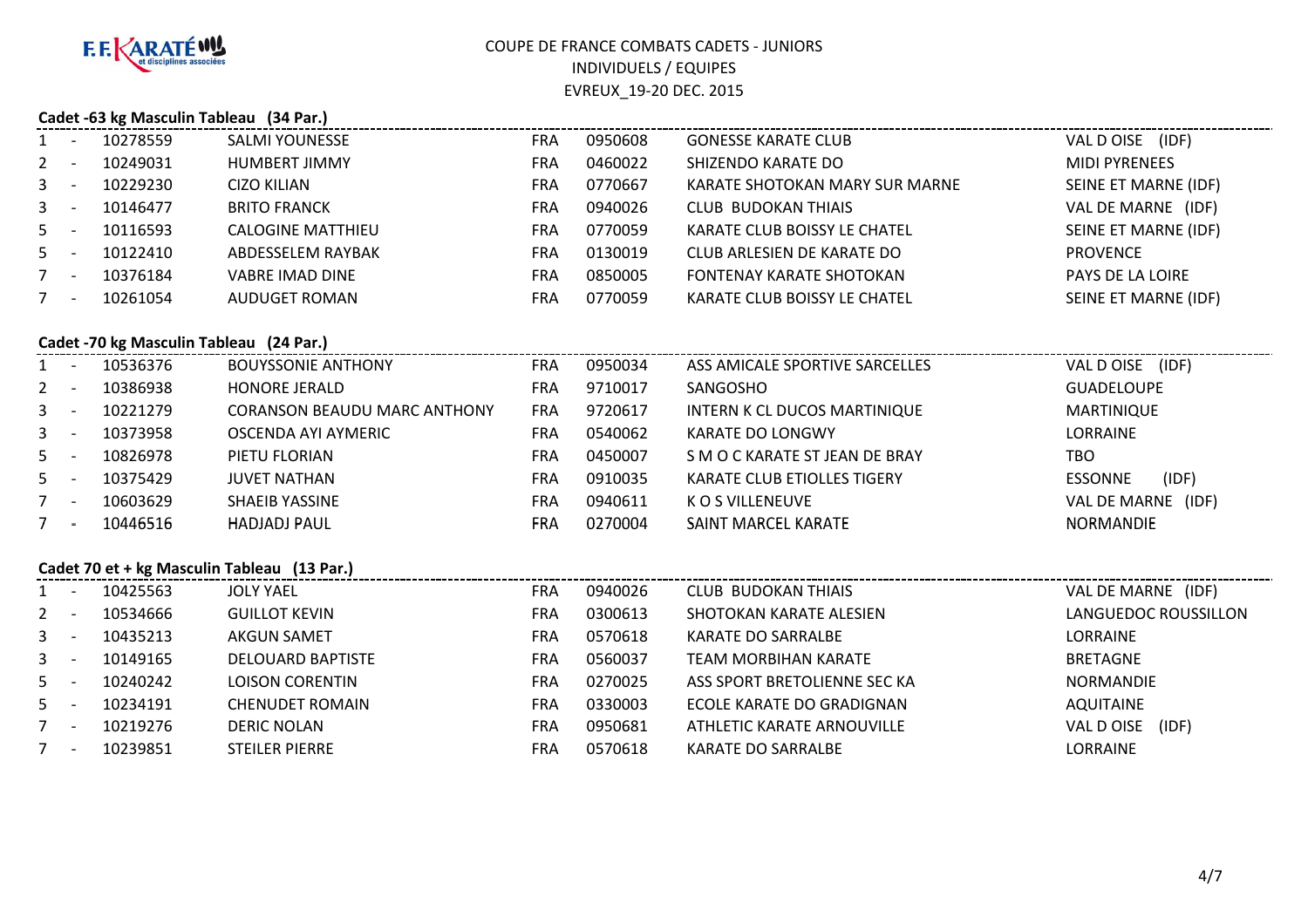

|                | Junior -55 kg Masculin Tableau (15 Par.) |                                          |                             |            |         |                                     |                         |  |  |  |
|----------------|------------------------------------------|------------------------------------------|-----------------------------|------------|---------|-------------------------------------|-------------------------|--|--|--|
| 1              | $\sim 10^{-1}$                           | 10093501                                 | <b>MERIENNE ARTHUR</b>      | <b>FRA</b> | 0720008 | SAMOURAI 2000                       | PAYS DE LA LOIRE        |  |  |  |
| $2 -$          |                                          | 10027144                                 | <b>RATSITO ENZO</b>         | <b>FRA</b> | 0780131 | KARATE CLUB PLAISIROIS (KCP)        | (IDF)<br>YVELINES       |  |  |  |
| 3              | $\sim$ $-$                               | 10029363                                 | <b>MOSCONE MATEO</b>        | <b>FRA</b> | 0210630 | AKDC                                | <b>BOURGOGNE</b>        |  |  |  |
| $\mathbf{3}$   | $\sim$ $-$                               | 10110177                                 | <b>ANTON JUSTIN RONALDO</b> | <b>FRA</b> | 0940048 | UNION SPORTIVE DE CRETEIL           | VAL DE MARNE (IDF)      |  |  |  |
| 5              | $\sim$ $-$                               | 10134173                                 | <b>WINLING KILLIAN</b>      | <b>FRA</b> | 0680623 | KARATE CLUB MARTIAL ENSISHEIM       | <b>ALSACE</b>           |  |  |  |
| 5              | $\sim$ $-$                               | 10372289                                 | <b>KRIKEB ABDELHAK</b>      | <b>FRA</b> | 0690077 | SEN NO SEN KARATE VENISSIEUX        | <b>RHONE ALPES</b>      |  |  |  |
| $7^{\circ}$    | $\sim$ $-$                               | 10266847                                 | <b>TRAN JEREMY</b>          | <b>FRA</b> | 0910608 | <b>SAINT MICHEL SPORTS</b>          | <b>ESSONNE</b><br>(IDF) |  |  |  |
| $7 -$          |                                          | 10072189                                 | <b>VAULTIER ROMAIN</b>      | <b>FRA</b> | 0760679 | KARATE CLUB DES HAUTS DE ROUEN      | <b>NORMANDIE</b>        |  |  |  |
|                |                                          | Junior -61 kg Masculin Tableau (28 Par.) |                             |            |         |                                     |                         |  |  |  |
|                | $\sim$ $-$                               | 10111772                                 | LE THANH LIEM               | <b>FRA</b> | 0910608 | SAINT MICHEL SPORTS                 | <b>ESSONNE</b><br>(IDF) |  |  |  |
| $\mathbf{2}$   | $\sim$ $-$                               | 10093942                                 | <b>DESPOIS ALAN</b>         | <b>FRA</b> | 0920079 | C S M PUTEAUX                       | HAUTS DE SEINE (IDF)    |  |  |  |
| $\mathbf{3}$   | $\sim$ $-$                               | 10233937                                 | PHE CLEMENT                 | <b>FRA</b> | 0720008 | SAMOURAI 2000                       | PAYS DE LA LOIRE        |  |  |  |
| 3              | $\sim$ $-$                               | 10180367                                 | KANAGASINGAM KAJITH         | <b>FRA</b> | 0770615 | <b>CACV KARATE</b>                  | SEINE ET MARNE (IDF)    |  |  |  |
| 5              | $\sim$ $-$                               | 10003871                                 | POUPEE NATHAN               | <b>FRA</b> | 0190006 | <b>BUDOKAI KARATE CLUB DE BRIVE</b> | <b>LIMOUSIN</b>         |  |  |  |
| 5 <sub>1</sub> | $\sim$ $-$                               | 10172295                                 | <b>BUY STEVEN</b>           | <b>FRA</b> | 0950034 | ASS AMICALE SPORTIVE SARCELLES      | VAL D OISE (IDF)        |  |  |  |
| $7^{\circ}$    | $\sim$ $-$                               | 10721375                                 | <b>OURBIAH ISLAM</b>        | <b>FRA</b> | 0940045 | ENTENTE SPORTIVE DE VITRY           | VAL DE MARNE (IDF)      |  |  |  |
| $7 -$          |                                          | 10269185                                 | <b>HAMMICHE LIES</b>        | <b>FRA</b> | 0830082 | <b>KARATE CLUB CABASSOIS</b>        | <b>COTE D AZUR</b>      |  |  |  |
|                |                                          | Junior -68 kg Masculin Tableau (34 Par.) |                             |            |         |                                     |                         |  |  |  |
| 1              | $\sim$ $-$                               | 10632515                                 | ROSIELLO JESS               | <b>FRA</b> | 0540013 | U SP LITT MONT ST MARTIN SEC KARATE | LORRAINE                |  |  |  |
| $\overline{2}$ | $\sim$                                   | 10260705                                 | <b>NOWAK GUILLAUME</b>      | <b>FRA</b> | 0570618 | KARATE DO SARRALBE                  | LORRAINE                |  |  |  |
| 3              | $\overline{a}$                           | 10214487                                 | <b>ALAOUI YASSINE</b>       | <b>FRA</b> | 0450037 | <b>BUDOKAN KARATE ORLEANS</b>       | <b>TBO</b>              |  |  |  |
| 3              | $\sim$ $-$                               | 10009820                                 | <b>RELIFOX MAXIME</b>       | <b>FRA</b> | 0950034 | ASS AMICALE SPORTIVE SARCELLES      | VAL D OISE (IDF)        |  |  |  |
| 5              | $\sim$ $-$                               | 10020612                                 | <b>HENRY LIVIO</b>          | <b>FRA</b> | 0950034 | ASS AMICALE SPORTIVE SARCELLES      | VAL DOISE (IDF)         |  |  |  |
| 5              | $\sim$                                   | 10329501                                 | ADJOUDJ ASAEL               | <b>FRA</b> | 0130127 | <b>IMPACT KARATE CLUB</b>           | <b>PROVENCE</b>         |  |  |  |
| $7 -$          |                                          | 10114121                                 | <b>VONAU FLORENT</b>        | <b>FRA</b> | 0130127 | <b>IMPACT KARATE CLUB</b>           | <b>PROVENCE</b>         |  |  |  |
| $7 -$          |                                          | 10069284                                 | <b>CAMUS ANTOINE</b>        | <b>FRA</b> | 0560037 | <b>TEAM MORBIHAN KARATE</b>         | <b>BRETAGNE</b>         |  |  |  |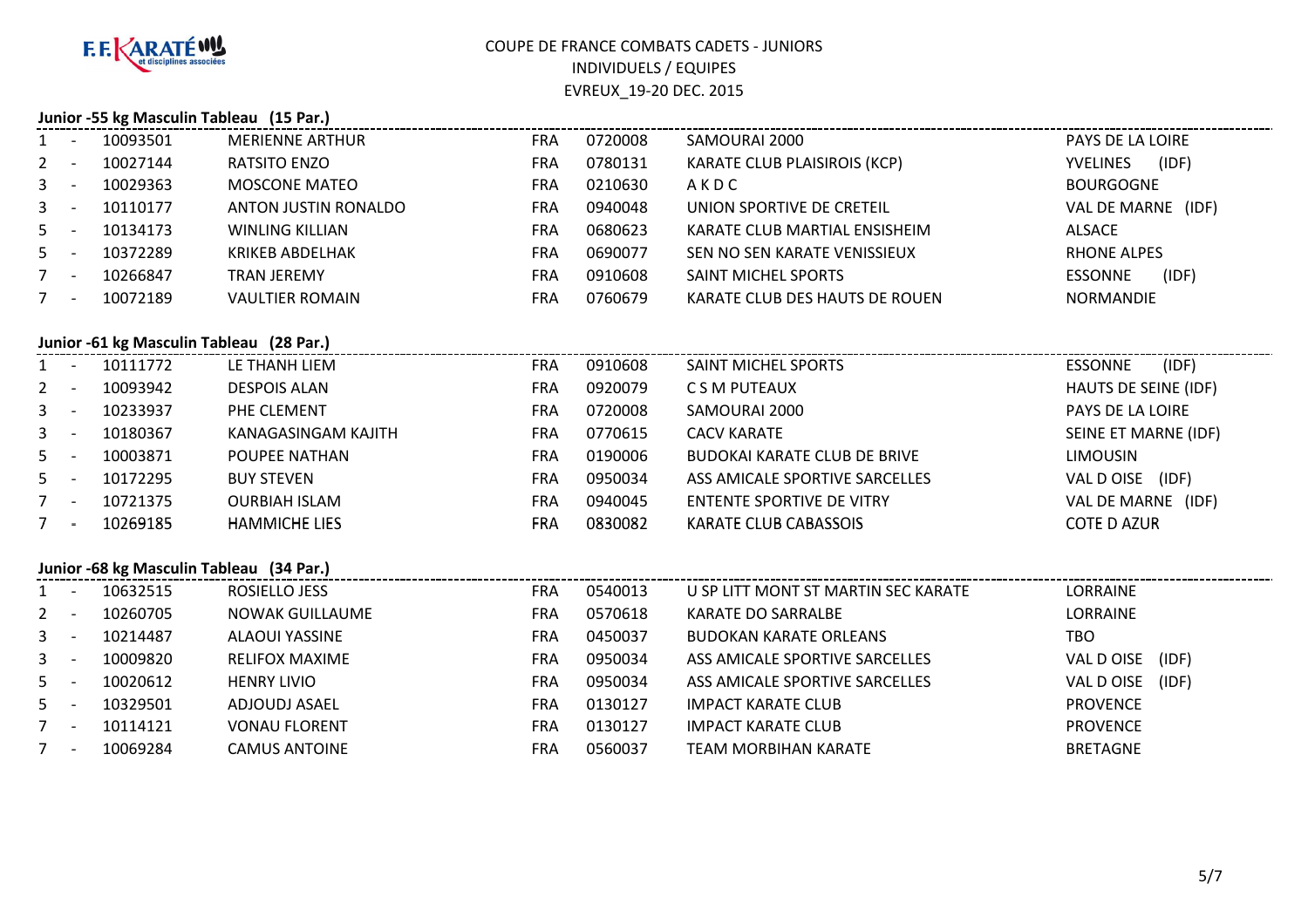

#### **Junior -76 kg Masculin Tableau (31 Par.)**

| $1 -$   | 09582453 | REBOULLEAU CLEMENT     | <b>FRA</b> | 0950034 | ASS AMICALE SPORTIVE SARCELLES | VAL D OISE<br>(IDF)     |
|---------|----------|------------------------|------------|---------|--------------------------------|-------------------------|
| $2 -$   | 10393811 | LE TIEC ROMAIN         | <b>FRA</b> | 0130127 | <b>IMPACT KARATE CLUB</b>      | <b>PROVENCE</b>         |
| $3 -$   | 10112297 | <b>BERNARD STEEVEN</b> | <b>FRA</b> | 0950034 | ASS AMICALE SPORTIVE SARCELLES | VAL D OISE<br>(IDF)     |
| $3 - -$ | 10082475 | TIENNOT JOACHIM        | <b>FRA</b> | 0760090 | OKINAWA KARATE CLUB            | NORMANDIE               |
| $5 -$   | 10123781 | <b>BRIDE MORGAN</b>    | <b>FRA</b> | 0910608 | <b>SAINT MICHEL SPORTS</b>     | (IDF)<br><b>ESSONNE</b> |
| $5 -$   | 10580471 | LEPIERRE EMMERYCK      | <b>FRA</b> | 9710010 | HIGASHI KARATE CLUB            | <b>GUADELOUPE</b>       |
| $7 -$   | 10343747 | <b>MAKAMATA DANY</b>   | <b>FRA</b> | 0910013 | ECOLE K DE VILLEBON/YVETTE     | (IDF)<br><b>ESSONNE</b> |
| $7 -$   | 10241737 | <b>GHERNAOUT KAMEL</b> | <b>FRA</b> | 0490612 | <b>KARATE TIMING EVOLUTION</b> | PAYS DE LA LOIRE        |
|         |          |                        |            |         |                                |                         |

#### **Junior 76 et + kg Masculin Tableau (12 Par.)**

|       |                          | 10120918 | FILALI MEHDI           | FRA | 0130127 | <b>IMPACT KARATE CLUB</b>   | <b>PROVENCE</b>         |
|-------|--------------------------|----------|------------------------|-----|---------|-----------------------------|-------------------------|
| $2 -$ |                          | 10214951 | <b>JACQUET DNYLSON</b> | FRA | 0720008 | SAMOURAI 2000               | PAYS DE LA LOIRE        |
| $3 -$ |                          | 10160458 | <b>FRIOUI SAMY</b>     | FRA | 0540018 | <b>COS VILLERS KARATE</b>   | LORRAINE                |
| $3 -$ |                          | 10096301 | DEBATISTA LUKA         | FRA | 0300629 | A K A VILLENEUVE LES ANGLES | LANGUEDOC ROUSSILLON    |
| $5 -$ |                          | 10177320 | <b>MARQUES THOMAS</b>  | FRA | 0910608 | SAINT MICHEL SPORTS         | (IDF)<br><b>ESSONNE</b> |
| $5 -$ |                          | 10056413 | PISELLI MIKAEL         | FRA | 0680627 | IMKS KARATE COLMAR          | ALSACE                  |
|       | $\overline{\phantom{a}}$ | 10453069 | RAJI MOHAMED MEHDI     | FRA | 0940045 | ENTENTE SPORTIVE DE VITRY   | VAL DE MARNE (IDF)      |